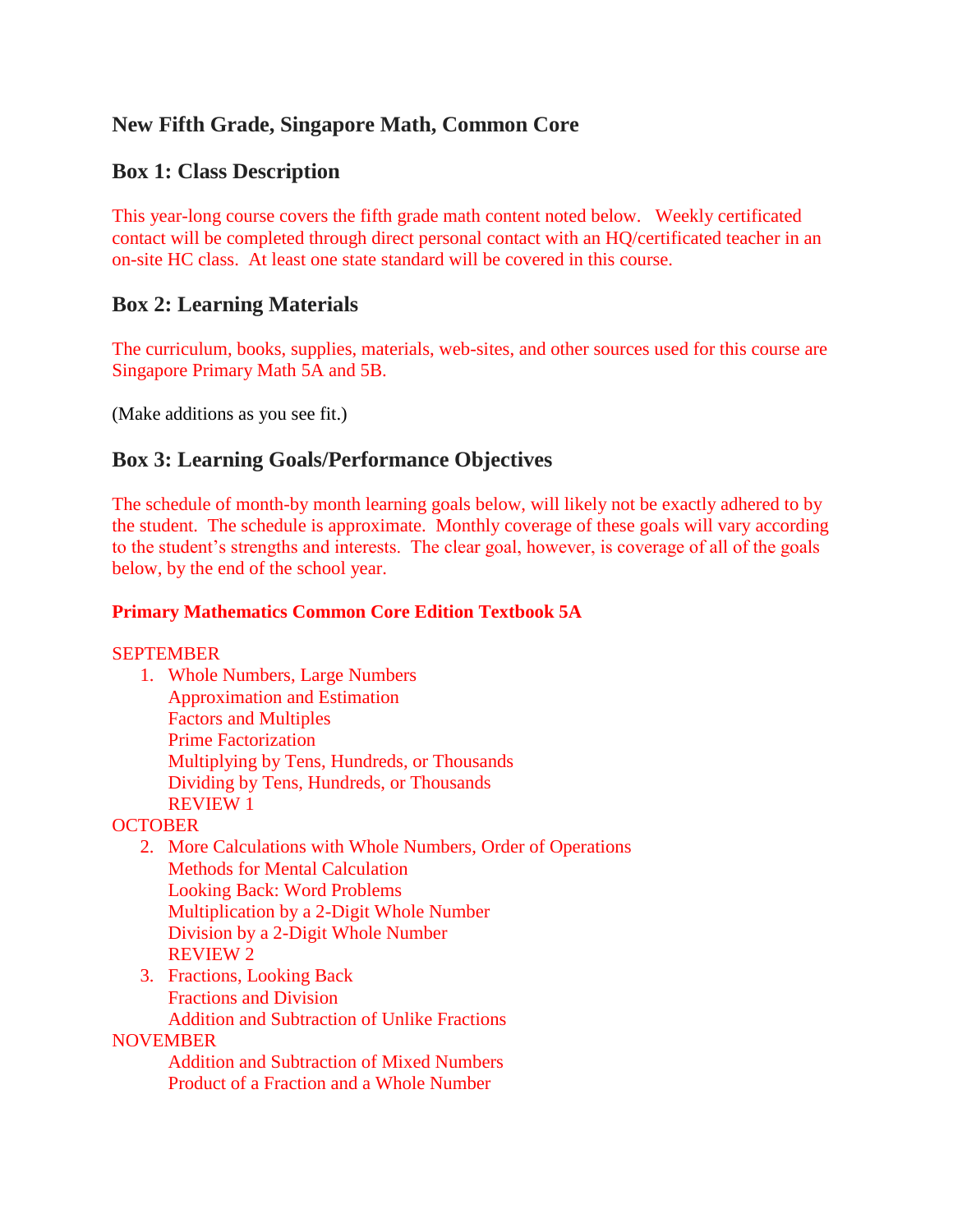Word Problems REVIEW 3

4. Multiply and Divide Fractions, Product of Fractions Word Problems Dividing a Fraction by a Whole Number Dividing by a Fraction More Word Problems REVIEW 4

### DECEMBER

5. Perimeter and Area, Square Units Area of Composite Figures - Rectangles and Squares Area of a Triangle Area of a Parallelogram REVIEW 5

### **JANUARY**

6. Ratio, Finding Ratio Equivalent Ratios Combining Three Quantities REVIEW 6

### **Primary Mathematics Common Core Edition Textbook 5B**

### **Contents**

7. Decimals, Tenths, Hundredths, and Thousandths Approximation Add and Subtract Decimals Multiply and Divide Decimals by a 1-Digit Whole Number Multiplication by Tens, Hundreds, or Thousands Division by Tens, Hundreds, or Thousands REVIEW 7

## **FEBRUARY**

8. More Calculations, Multiplication by a 2-Digit Whole Number Division by a 2-Digit Whole Number Multiplication by a Decimal Division by a Decimal Conversion of Measures REVIEW 8

### MARCH

- 9. Volume, Cubic Units
	- Volume of Rectangular Prisms Finding the Volume of a Solid REVIEW 9
- 10. Average, Plots, and Graphs, Average Line Plots Coordinate Graphs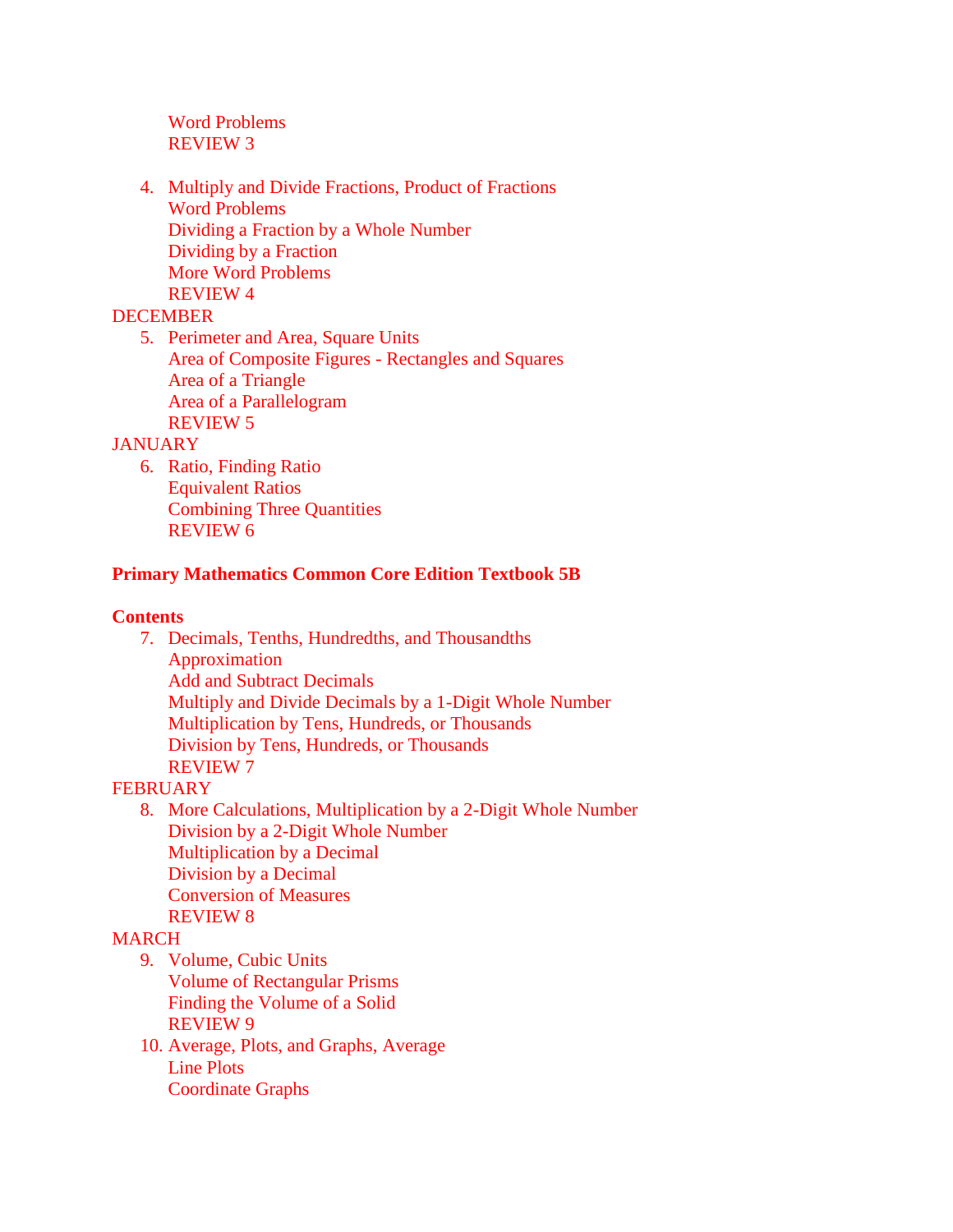Line Graphs REVIEW 10

### APRIL

11. Angles, Triangles, and Quadrilaterals, Looking Back Finding Unknown Angles Finding Unknown Angles in Triangles Finding Unknown Angles in Quadrilaterals REVIEW 11

**MAY** 

12. Percentage, Percent Writing Fractions as Percentages Percentage of a Quantity REVIEW 12

JUNE

13. Rate, Rate REVIEW 13

## **Box 4: Learning Activities**

Each day the student will complete a math lesson. They will have a new lesson/concept/learning explained, demonstrated/taught. They'll complete practice problems to ensure understanding of content. They will have independent practice/homework over those concepts. They will re-do and correct any which they missed. When review is needed, we'll not learn a new concept but take the time needed to re-teach or reinforce needed concepts.

### **(Make additions or deletions as you see fit.)**

## **Box 5: Progress Criteria/ Methods of Evaluation**

Student monthly progress evaluation is made on the basis of weekly certificated contact, work samples, communications with students, communications with parents, and performance in onsite classes. It is electronically communicated to parents via WINGS. It is our goal that the student will accomplish approximately 10% of the goals of this course each month, September through June. The level of mastery expected is 70% or higher to progress. Methods of evaluation will include but are not limited to those below, under the direction of an HQ teacher:

\* observation and/or correction of daily and/or weekly work and progress

- \* daily or weekly discussion of assignments, readings, writings
- \* correction of work done incorrectly
- \* portfolio kept of student work, at least weekly

#### **(Make additions or deletions as you see fit, to asterisks.)**